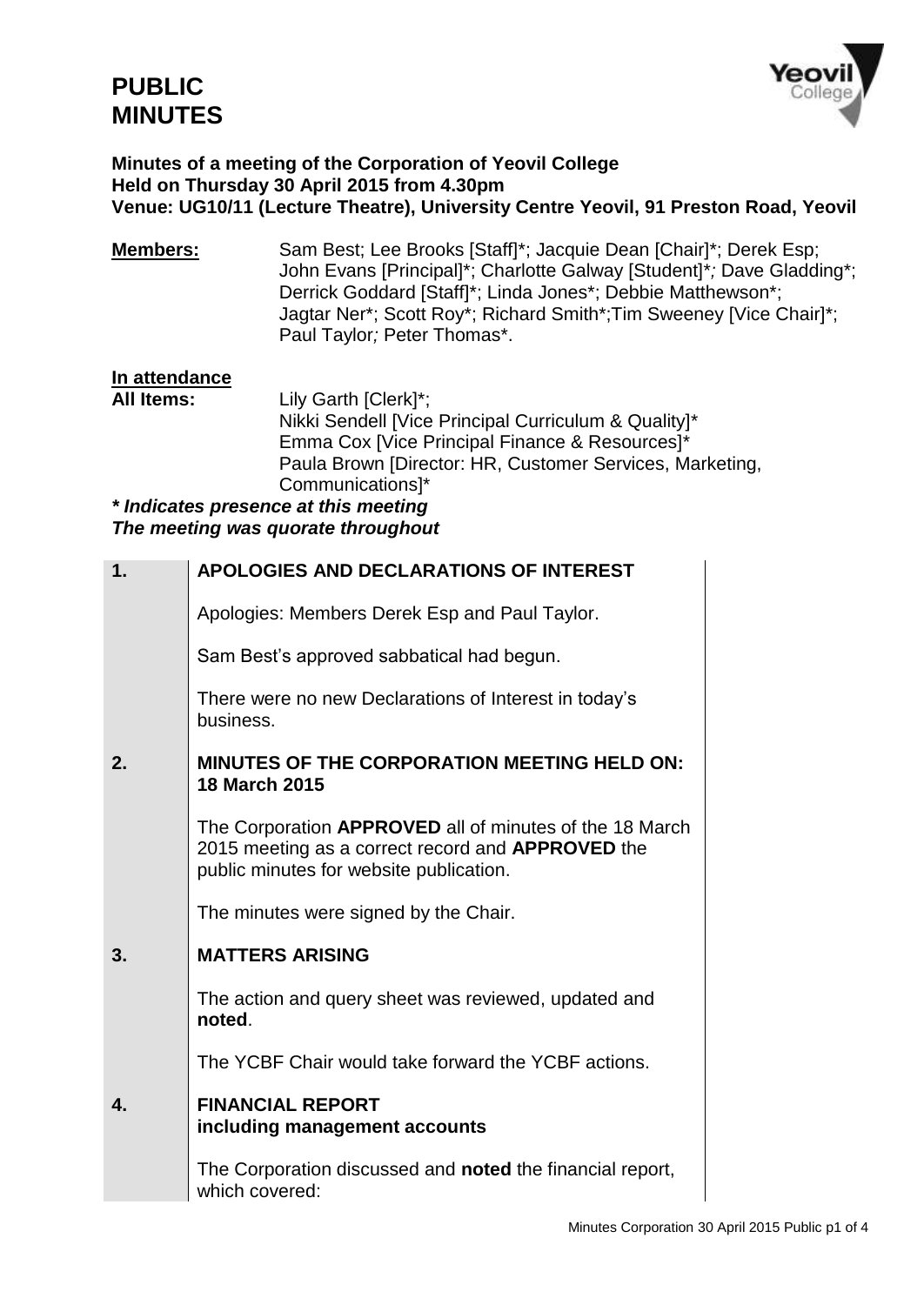|    | the latest management accounts (to 31 March 2015)<br>the restructure of business support staff - including<br>π.<br>the timetable for voluntary and<br>the College's recent meeting with the Skills Funding<br>ш<br>Agency (SFA) which was also referenced in the<br><b>Principal's Report</b><br>• Sub-Contracting<br>Scheme of Delegated authority.<br>A separate record was made of confidential minutes.                                                                                                                                                                                                                     |  |
|----|----------------------------------------------------------------------------------------------------------------------------------------------------------------------------------------------------------------------------------------------------------------------------------------------------------------------------------------------------------------------------------------------------------------------------------------------------------------------------------------------------------------------------------------------------------------------------------------------------------------------------------|--|
| 5. | <b>TEACHING AND LEARNING REPORT</b>                                                                                                                                                                                                                                                                                                                                                                                                                                                                                                                                                                                              |  |
|    | The Corporation discussed and noted the Teaching and<br>Learning Report. Points highlighted were:<br>observations, re-observations and Continuous<br><b>Professional Development</b><br>• Information Learning Technology<br>Prevent Duty and Training (and the different sector<br>п.<br>perspectives of HE and FE in the context of Freedom<br>of Speech and other statutory education obligations)<br>Attendance and retention data, correlation,<br>$\blacksquare$<br>withdrawal reasons, areas for concern and progress<br>in respect of improvement actions<br>Scale and perspective of data<br>English and Maths matters. |  |
|    | A separate record was made of confidential minutes.                                                                                                                                                                                                                                                                                                                                                                                                                                                                                                                                                                              |  |
| 6. | <b>CHAIR'S REPORT</b>                                                                                                                                                                                                                                                                                                                                                                                                                                                                                                                                                                                                            |  |
|    | The Corporation noted and accepted the Chair's Report.<br>Recommended approvals from today's Search and<br>Governance Committee would be carried through to<br>appropriate future Corporation meetings. The list of<br>'relevant staff' on the Register of Interests would be updated<br>in the Summer to reflect the change of role title/responsibility<br>when the current HR Director leaves the College at the end<br>of June. The S&G minutes would be made available to all<br>Governors in due course.                                                                                                                   |  |
| 7. | <b>PRINCIPAL'S REPORT</b>                                                                                                                                                                                                                                                                                                                                                                                                                                                                                                                                                                                                        |  |
|    | The Corporation noted the comprehensive Principal's<br>Report, including the Operating Statement. On this<br>occasion there was particular emphasis upon:                                                                                                                                                                                                                                                                                                                                                                                                                                                                        |  |
|    | <b>SFA</b><br>HEFCE<br>Performing Arts<br>ш<br>College HE<br>ш                                                                                                                                                                                                                                                                                                                                                                                                                                                                                                                                                                   |  |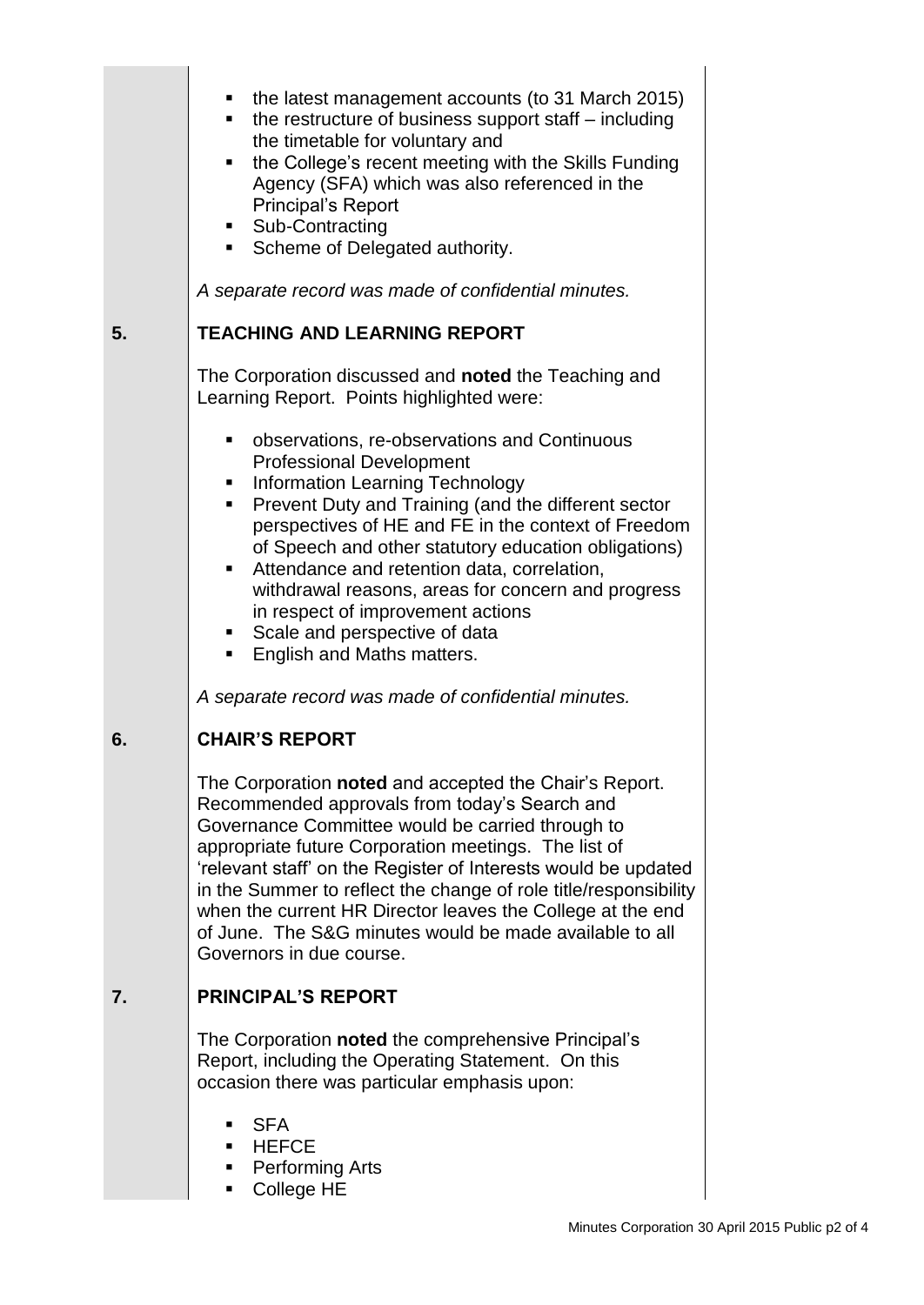Career College

*A separate record was made of confidential minutes.*

## **8. Other LEGAL, POLICY and REGULATORY MATTERS**

## **a. Fees Policy**

The Corporation **APPROVED** the Fees Policy and asked the Clerk to propose the delegation of this item during the May meeting's annual College Policies monitoring and delegation item.

# **b. Remaining 2014/15 meetings**

The Corporation **AGREED**:

**-** the budget would be presented through a workshop during the **16 June** strategy day followed by approval at the Corporation meeting that afternoon with delegation of any subsequent minor changes and the final wording of the Financial Forecast to the Corporation Chair (who would consult other Governors for additional expertise and/or call an additional special Corporation meeting if required)

- there would not be a Corporation meeting on **30 June** - the **15 July** Corporation meeting date would be used for significant governance discussions, including consideration of adoption of the new Governance Code and the most up to date regulatory and inspectorate related information.

## **c. 2015/16 meetings**

The Corporation **APPROVED** the 2015/16 meeting dates as set out in the paper.

## **d. Members' Interests**

The Corporation **noted** and accepted: - the specific example of the Principal's potential trusteeship of the Yeovil Town Community Sports Trust, which they would leave to his judgement in terms of appropriate time management and handling of any potential conflicts of interests

- the wider reminder and latest guidance on Interests (the presentation which the Clerk had give to the S&G Committee would be made available to all Members) - as suggested by the S&G Committee, the Clerk and Chair would follow-up with individual Members and College Staff appropriate registering and monitoring of matters which fell below Corporation decision-making level and provide periodic summary assurance reporting.

#### **e. Equality and Diversity, Safeguarding and Prevent** The Corporation **noted** the regular Equality and Diversity, Safeguarding and Prevent reports presented

**Clerk**